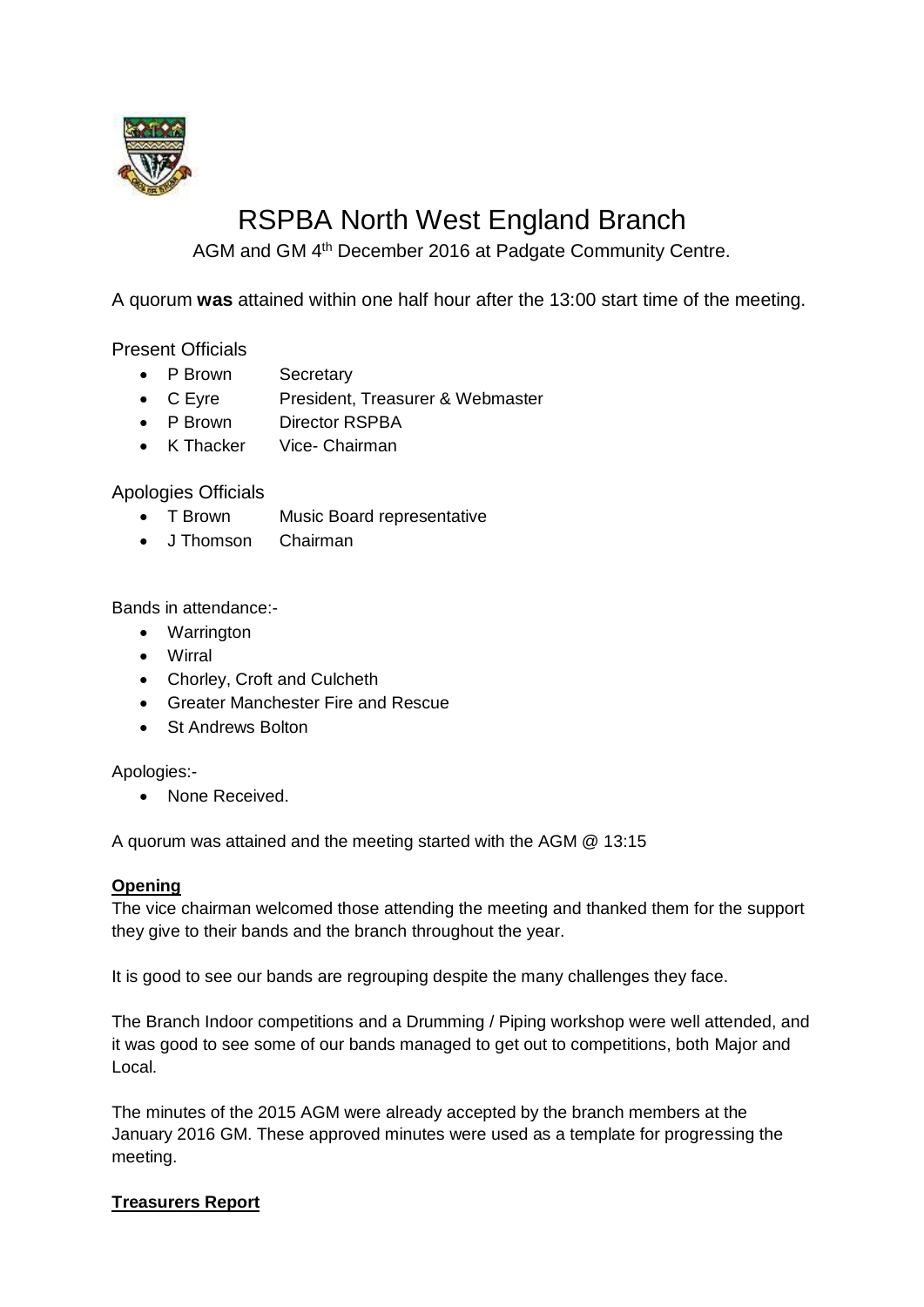As reported as GM throughout 2016 the branch is in a stable financial position considering the membership and events run throughout the year.

The accounts have been prepared and were issued with the October GM minutes for review, these show a modest balance of £2,450.76; this reflects a profit of £98.51 for the year 2015/16. This includes £75 received towards the 2017 drumming prizes.

The use of the school reduced the cost of premise hire. We have to hope this continues, but be prepared for a hike in 2017. The cost of provisioning adjudicators is a large overhead, which is kept down by looking at travel arrangements in advance. In 2017 we will need to ensure the events are well supported, and there are sufficient entries to make it a worthwhile competition for both the entrant and the adjudicator alike.

We must thank our helpers who sold raffle tickets at each event as this revenue contributed considerably to reducing the loss.

The accounts as distributed for review were accepted. Proposer: Warrington Seconded: Chorley, Croft and Culcheth All others were like minded.

The branch secretary is to forward a copy of accounts to headquarters for their records.

#### **Music Board Report**

The Branch Indoor competitions and a Drumming / Piping workshop progress has been reported throughout the year in the GM minutes, these events have been covered in the Welcome and Treasurers report.

The Music Board (MB) has met four times (January, April, September and October) throughout 2016 since the branches last Annual General Meeting (AGM). Each Branch is entitled to nominate a Piping and Drumming representative (subject to holding the necessary qualification).

The Music Board considers competition format, as well as maintaining a Standards Group that makes recommendations on band gradings. Since January notification of decisions made by this group to Bands has been made more responsive, as the Board of Director (BoD) members who sit on the MB can ratify the recommendation hence (in most instances) avoiding the delay of waiting for the next BoD meeting.

Throughout the year, particularly leading up to the worlds, a small sub group reviews the Approved Tunes list (details available on the RSPBA Web site). This year the strathspeys and reels came under scrutiny by adding the  $3<sup>rd</sup>$  and  $4<sup>th</sup>$  parts to some tunes to give  $4A$ bands an option of playing more challenging combinations if they desire.

MB members have commented on matters raised at branch meeting regarding competition format, such as parking, location of arenas, issues with the trigger line placement, delays at the line. Similarly, education queries on both delivery and what is available where and when are also discussed and arranged. Following a general discussion, the key points are captured in the MB minutes and directed to the relevant area of the RSPBA, to the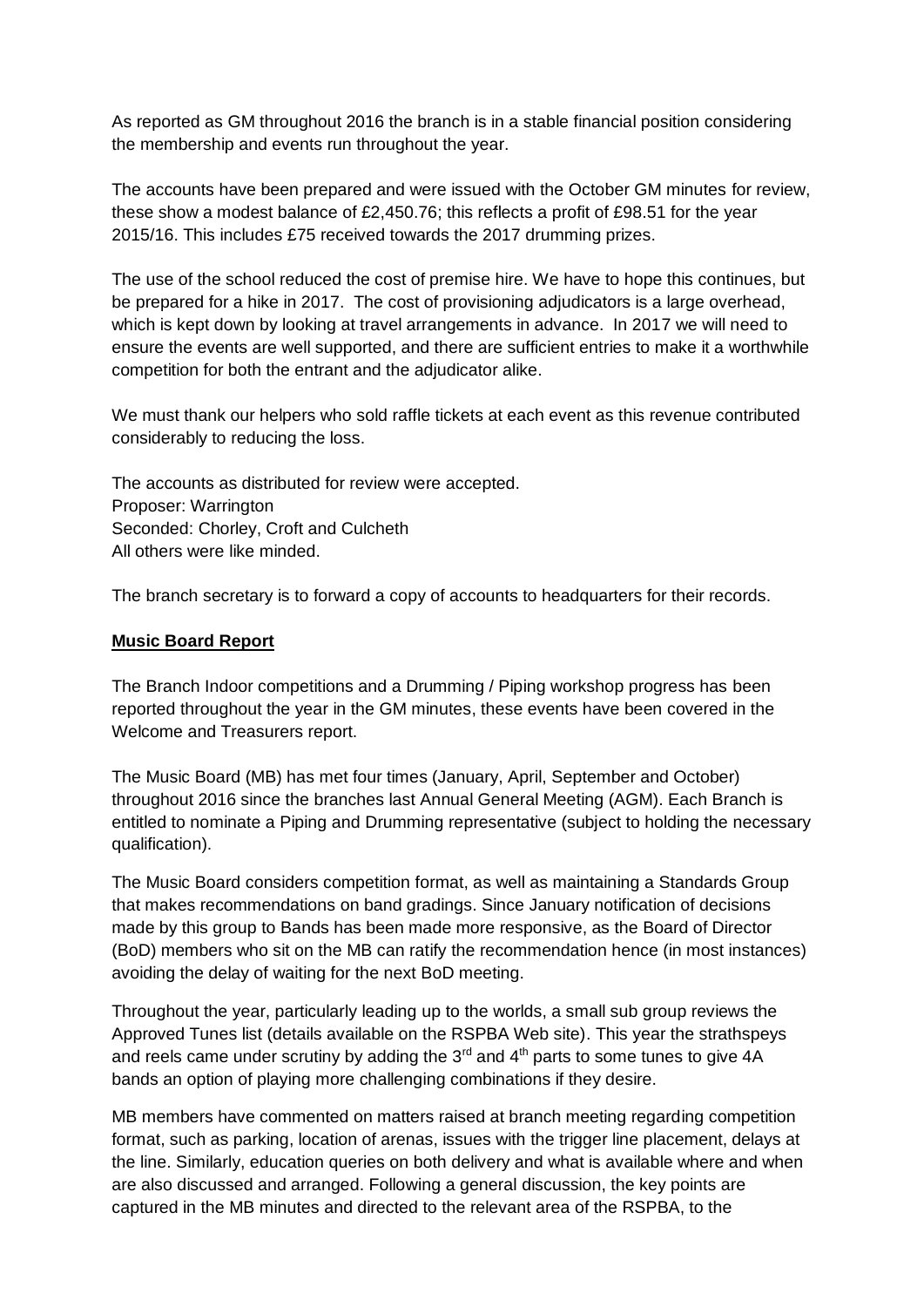Education Management Group or the BoD, unless it is a matter directly concerning the MB. The aim is to ensure lessons are learnt and a better experience is delivered to the Bands where the issue can be addressed.

Members of the MB have also been looking at the format of the World Solo Drumming championship, linking this to branch events, where winners qualify into the semi-finals hence avoiding the heats because they have supported a branch event. The playing requirements of the Junior and Juvenile events has been adjusted to cater for the different abilities of individuals of the same age, by providing sections appropriate to ability and playing experience.

The MB are also looking at a review of competition format and the grading structure, as well as band member registrations. If you have any thoughts on these wide-ranging subjects let your MB or BoD know, so the ideas can be thrown into the melting pot.

There is a shortage of MB members particularly drummers, please consider volunteering your time and talent.

## **Board of Directors Report**

The work of the Board of Directors has been reported to the branch membership at each of the General Meetings held throughout the year.

The branch has ten paid up members with fees outstanding from two bands, continues to be a team within the branch, we need to encourage bands to join the Branch / RSPBA.

Five successful five major championships have been held, reported issues and problems have been fed back, to be considered in improving next seasons events (where possible):-.

- British at Paisley  $21<sup>st</sup>$  May
- $\bullet$  United Kingdom at Belfast 11<sup>th</sup> June
- European at Forres  $-25<sup>th</sup>$  June
- Scottish at Dumbarton  $-30<sup>th</sup>$  July
- World at Glasgow Green 12<sup>th</sup>/13<sup>th</sup> August

The focus has recently switched from seeking New premises, to investigating what we could do with the existing site at 45 Washington St. The BoD are considering options and needs while seeking funding prior to making any commitment. The BoD are looking to recruit a fund-raising member of staff to facilitate the pursuit of grants and finding that the association will need to provision premises and deliver the education programme to our members.

The Summer School was once again a success and the 2017 event is in plan, and should now be advertised on the RSPBA web site.

The review of RSPBA band registration and fees is ongoing, the focus is on how we allow the Band Secretary to easily maintain their roster using the web in the first instance, possibly leading to band members having registration cards to facilitate transfer.

Finally we will be progressing the Protection of Vulnerable Groups (PVG) advising the bands via the branch what policies and procedures they should consider putting in place to protect themselves and their members.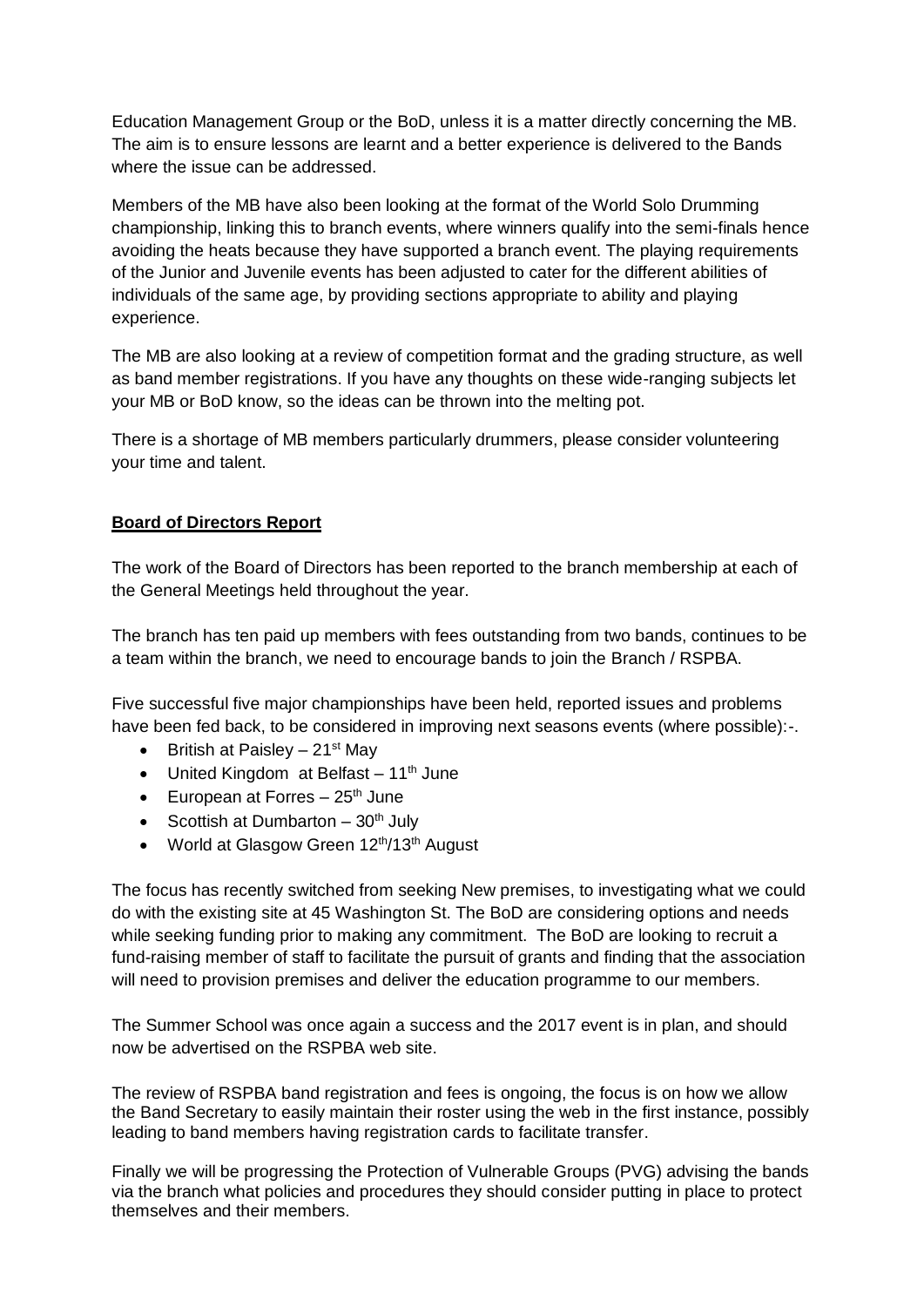# **Branch Officials**

No nominations for consideration for the branch official posts coming up for renewal were received. The current post holders were asked if they were willing to continue in post. The table below shows the proposer and seconder, and all others present were like minded.

All other Branch Officials were ratified in post. Proposed: Greater Manchester Fire and Rescue Seconded: Chorley, Croft and Culcheth All others were like minded.

The branch secretary is to forward details of the branch officials to headquarters for their records.

| Post               |           | In Post  |                                          |
|--------------------|-----------|----------|------------------------------------------|
|                    |           | until    |                                          |
| President          | C Eyre    | Dec 2017 | 7 <sup>th</sup> Dec 2014 AGM             |
|                    |           |          | Prop: Manchester Phoenix                 |
|                    |           |          | Sec: Oldham Scottish                     |
| Chairman           | J Thomson | Dec 2017 | $7th$ Dec 2014 AGM                       |
|                    |           |          | Prop: Manchester Phoenix                 |
|                    |           |          | Sec: Oldham Scottish                     |
| Vice-Chairman      | K Thacker | Dec 2017 | 7 <sup>th</sup> Dec 2014 AGM             |
|                    |           |          | Prop: Manchester Phoenix                 |
|                    |           |          | Sec: Oldham Scottish                     |
| Secretary          | P Brown   | Dec 2017 | $7th$ Dec 2014 AGM                       |
|                    |           |          | Prop: Manchester Phoenix                 |
|                    |           |          | Sec: Oldham Scottish                     |
| Treasurer          | C Eyre    | Dec 2017 | 7 <sup>th</sup> Dec 2014 AGM             |
|                    |           |          | Prop: Manchester Phoenix                 |
|                    |           |          | Sec: Oldham Scottish                     |
| <b>Music Board</b> | T Brown   | Dec 2019 | $4th$ Dec 2016 AGM                       |
|                    |           |          | Prop: Chorley, Croft and Culcheth        |
|                    |           |          | Sec: Greater Manchester Fire and Rescue  |
| <b>Director</b>    | P Brown   | Dec 2019 | $4th$ Dec 2016 AGM                       |
|                    |           |          | Prop: Greater Manchester Fire and Rescue |
|                    |           |          | Sec: Wirral                              |
| Trophy Steward,    | C Eyre    | Dec 2019 | $4th$ Dec 2016 AGM                       |
| Web Site Design    |           |          | Prop: Greater Manchester Fire and Rescue |
| and Competition    |           |          | Sec: Chorley, Croft and Culcheth         |
| Secretary          |           |          |                                          |

# **AOCB**

Following a question regarding increasing the Branch Levy and Competition Fees. It was proposed they would not be amended this year. The Levy would remain at £40 and the competition entry fees remain as published on the entry forms available on the Branch web site.

Proposed: Greater Manchester Fire and Rescue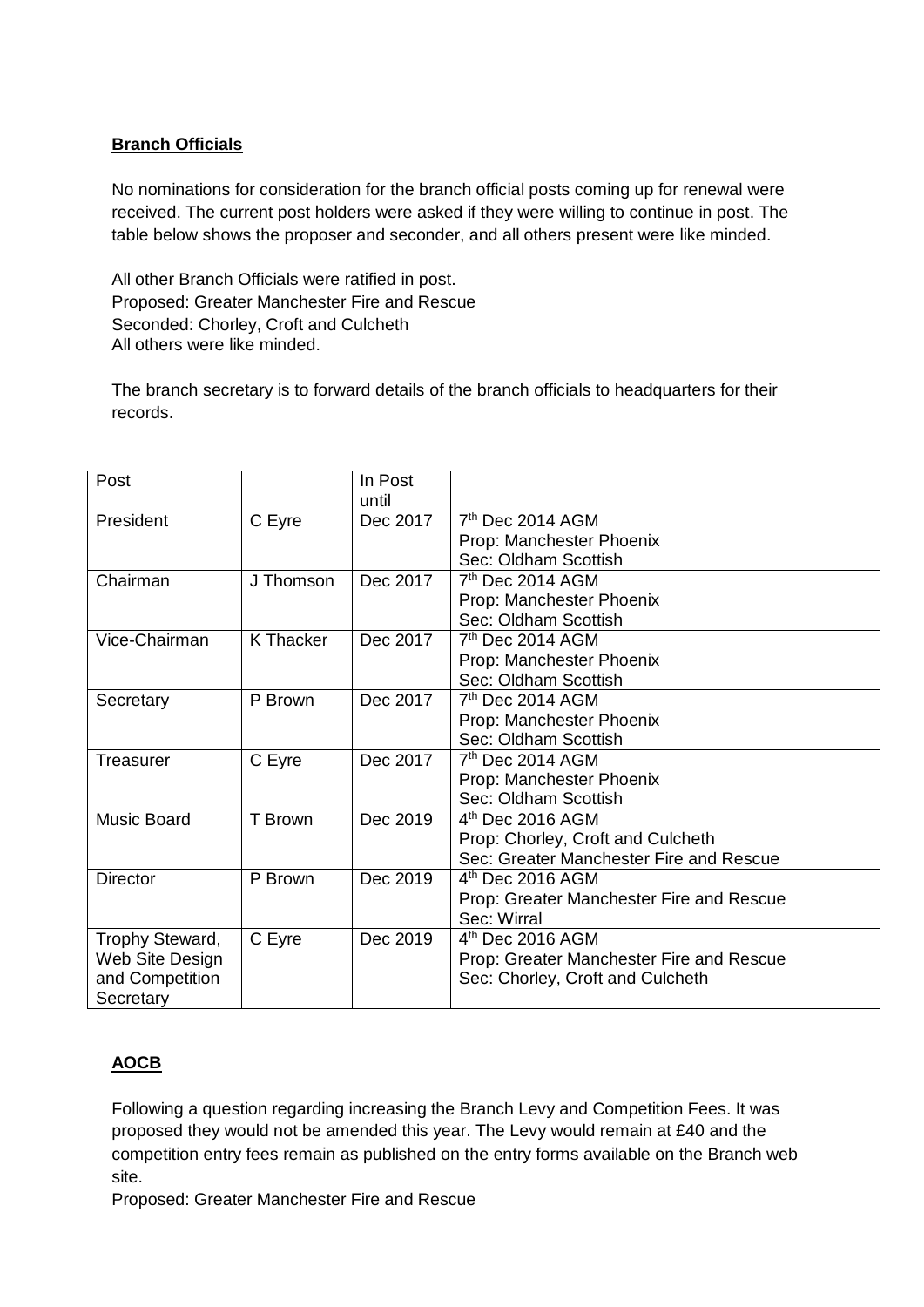Seconded: Chorley, Croft and Culcheth All others were like minded.

AGM closed at 13:40 and the meeting progressed into the GM after a short break.

#### **Welcome**

Covered by the AGM

The GM Minutes of the  $30<sup>th</sup>$  October were circulated. The minutes were accepted in full on a: Proposal by Warrington Seconded by Wirral All others were like minded.

Matters Arising.

The branch accounts circulated were approved at the AGM.

#### **Treasurers Report**

Update as per AGM.

#### **Directors Report**

Update as per AGM.

#### **Music Board Report**

Update as per AGM.

#### **2015 Branch Competitions.**

Those present discussed the branch competitions in depth, in particular regarding introducing the Trios as a separate competition again and running the workshop / training day prior to the competition. It was agreed that:-

- All events will be held at St Josephs, Birkenhead. Other premises will be considered should they become available. We need to be mindful that the cost of premises is increasing.
- Trios will be included as part of the Mini Band competition in place of the quartets, allowing more branch bands to participate once again in 2017. A separate Trios competition will be considered again in 2018 should the entries received suggest this would be viable.
- To complement the event and take advantage of the adjudicators if we can, it is proposed that we host Piping/Drumming workshops on Sunday 9th April at Padgate Community Centre, Warrington. The drumming workshop would look particularly at